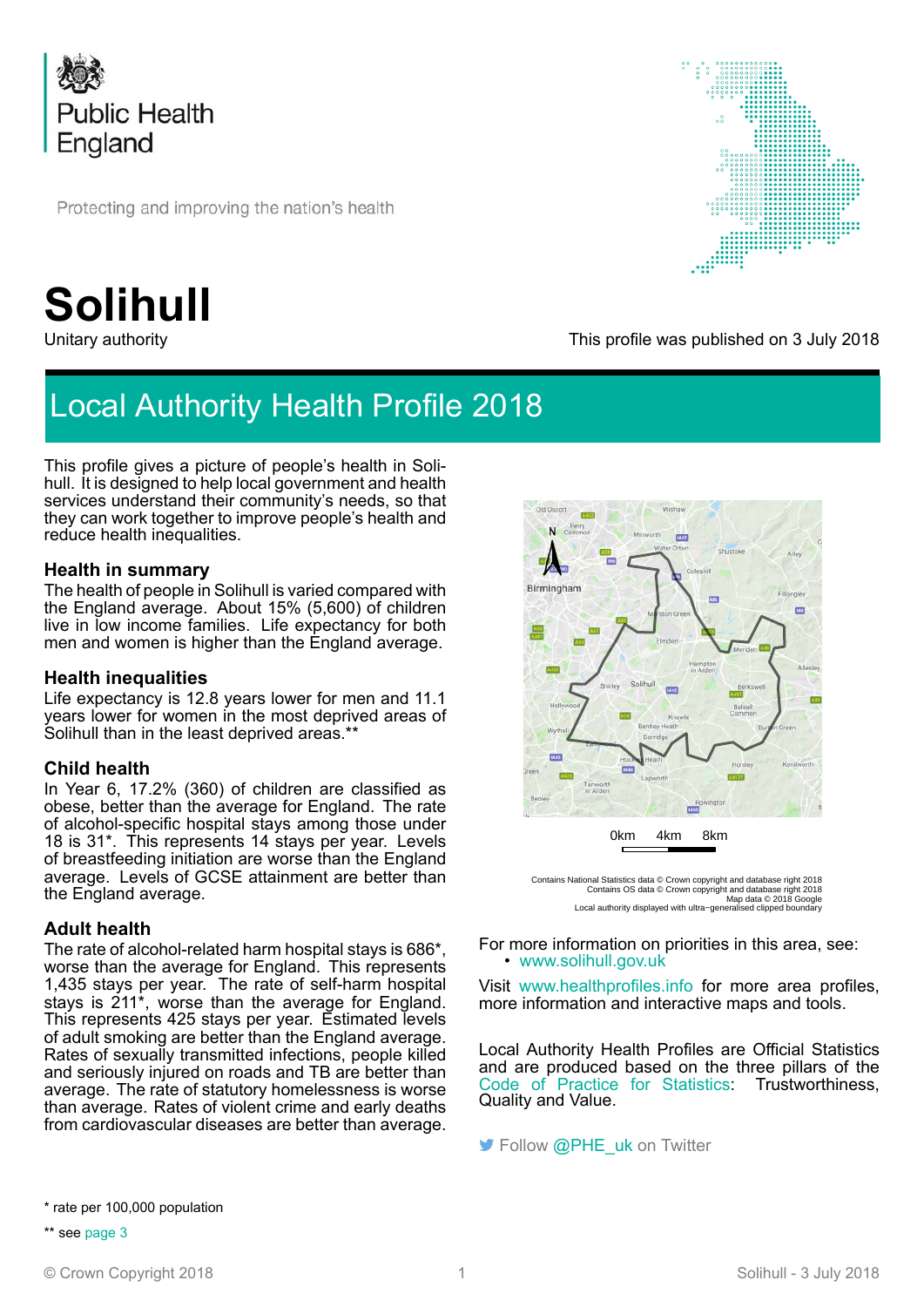# Population



Understanding the sociodemographic profile of an area is important when planning services. Different population groups may have different health and social care needs and are likely to interact with services in different ways.

|                                        | Solihull<br>(persons) | England<br>(persons) |
|----------------------------------------|-----------------------|----------------------|
| Population (2016)*                     | 212                   | 55,268               |
| Projected population (2020)*           | 216                   | 56,705               |
| % population aged under 18             | 21.7%                 | 21.3%                |
| % population aged 65+                  | 21.0%                 | 17.9%                |
| % people from an ethnic minority group | 8.6%                  | 13.6%                |

\* thousands

Source: Populations: Office for National Statistics licensed under the Open Government Licence Ethnic minority groups: Annual Population Survey, October 2015 to September 2016

# **Deprivation**

The level of deprivation in an area can be used to identify those communities who may be in the greatest need of services. These maps and charts show the Index of Multiple Deprivation 2015 (IMD 2015).

#### **National Local**

The first of the two maps shows differences in deprivation in this area based on national comparisons, using national quintiles (fifths) of IMD 2015, shown by lower super output area. The darkest coloured areas are some of the most deprived neighbourhoods in England.

The chart shows the percentage of the population who live in areas at each level of deprivation.

The second map shows the differences in deprivation based on local quintiles (fifths) of IMD 2015 for this area.





Lines represent electoral wards (2017). Quintiles shown for 2011 based lower super output areas (LSOAs). Contains OS data © Crown copyright and database rights 2018. Contains public sector information licensed under the Open Government Licence v3.0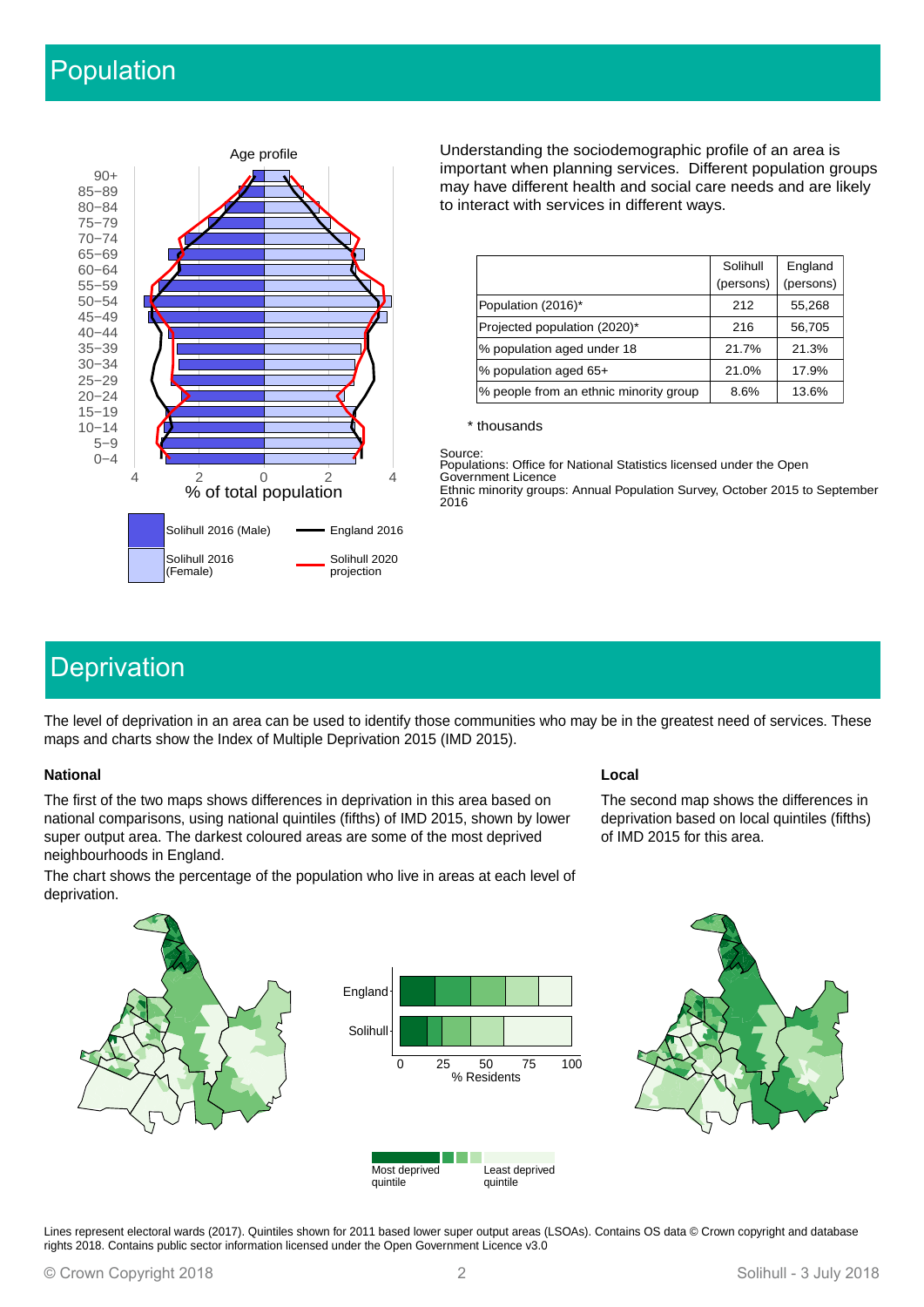## <span id="page-2-0"></span>Health inequalities: life expectancy

The charts show life expectancy for males and females within this local authority for 2014-16. The local authority is divided into local deciles (tenths) by deprivation (IMD 2015). The life expectancy gap is the difference between the top and bottom of the inequality slope. This represents the range in years of life expectancy from most to least deprived within this area. If there was no inequality in life expectancy the line would be horizontal.



### Trends over time: under 75 mortality

These charts provide a comparison of the trends in death rates in people under 75 between this area and England. For deaths from all causes, they also show the trends in the most deprived and least deprived local quintiles (fifths) of this area.



 $\leftarrow$  England average  $\rightarrow$  Local average  $\rightarrow$  Local least deprived  $\rightarrow$  Local most deprived Local inequality

Data from 2010-12 onwards have been revised to use IMD 2015 to define local deprivation quintiles (fifths), all prior time points use IMD 2010. In doing this, areas are grouped into deprivation quintiles using<br>the Index of

Data points are the midpoints of three year averages of annual rates, for example 2005 represents the period 2004 to 2006. Where data are missing for local least or most deprived, the value could not be calculated as the number of cases is too small.